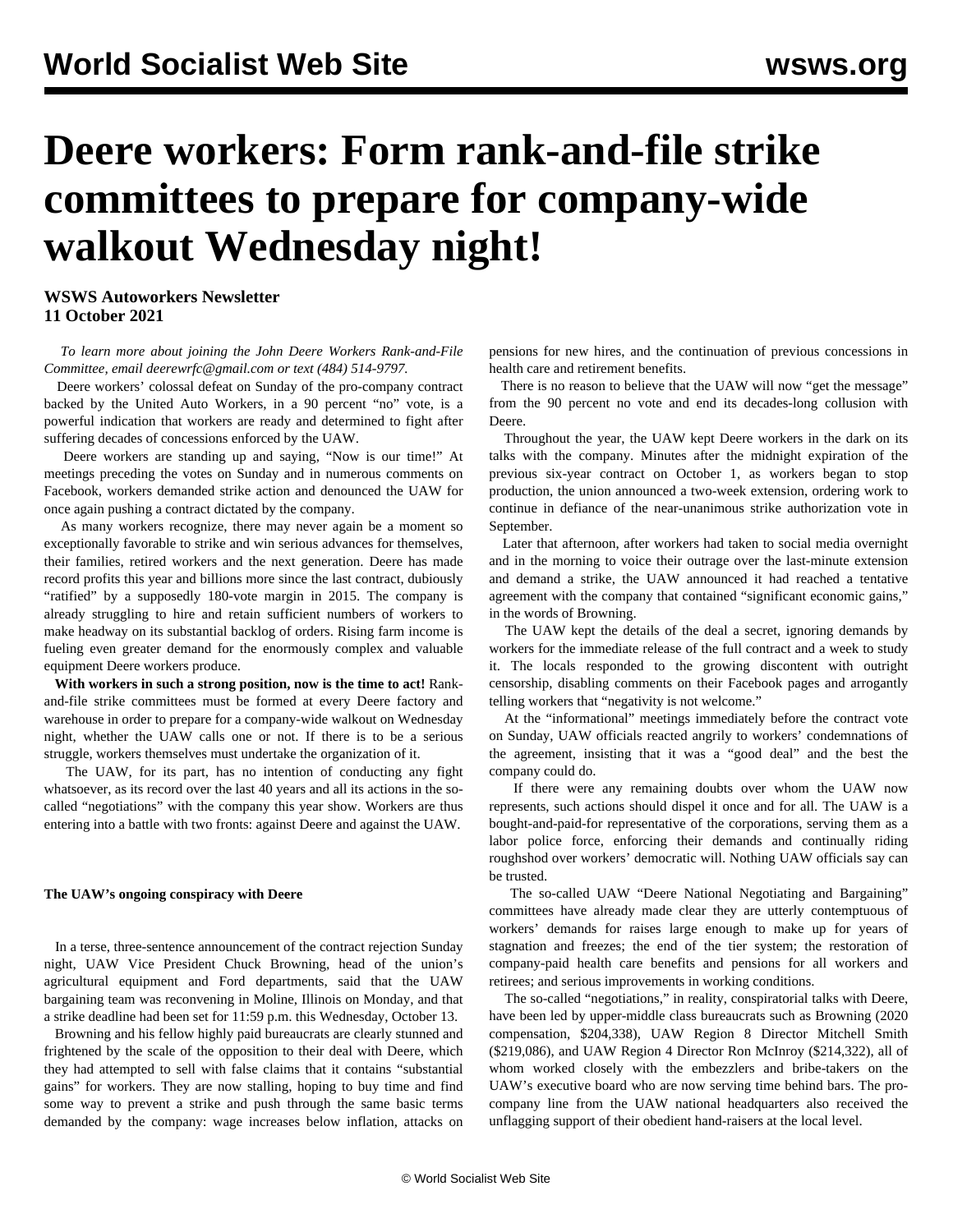The UAW "negotiators" inhabit a completely different universe from the day-to-day needs, interests, concerns and exploitation of the workers they claim to represent. Workers should demand their immediate resignation, to be replaced with delegations of trusted workers elected from the rank and file at every Deere location, including veteran workers, new hires and retirees.

 Workers at Deere are in an immensely powerful position, and not only because of the current labor shortage and the company's record profits. The overwhelming contract rejection on Sunday is the latest in a series of such votes this year, with workers defying union-backed concessionary agreements in growing numbers. Only a few of the most notable include:

 • [Warrior Met in Alabama,](/en/articles/2021/04/10/coal-a10.html) where coal miners rejected a UMWA-backed deal by 1,006 to 45 in April and have been striking since then

 • [Volvo Trucks in Virginia,](/en/articles/2021/07/15/volv-j15.html) where workers voted down three UAWbacked concessions deals between May and July

 • [Frito-Lay in Topeka,](/en/articles/2021/07/23/frit-j23.html) where workers rejected four contracts pushed by the BCTGM union

 • [Dana Inc.,](/en/articles/2021/09/04/dana-s04.html) an auto parts maker and supplier of Deere, where workers also voted by 90 percent to reject a concessions contract backed by the UAW and United Steelworkers union in late August.

## **Lessons of the struggle at Volvo**

 The [experience at Volvo Trucks](/en/articles/2021/07/20/vrfc-j20.html) earlier this year is particularly crucial for Deere workers to study, in order to understand what strategy the UAW is proceeding with and how to combat it.

 At Volvo, the UAW initially called a limited two-week strike in April, before announcing a tentative agreement and shutting down the walkout without holding a vote on the deal or even releasing any details. Volvo workers were outraged to learn days later that UAW claims of "significant economic gains" were in fact wage increases below inflation, major increases to health care costs, the continuation of the tier system and significant attacks on working conditions.

 After workers voted down that agreement by 91 percent and a virtually identical one also backed by the union just a few weeks later, the UAW felt it had no choice but to call a second strike in June. It did so, however, in order to head off a complete rebellion by workers and with the aim of sabotaging the strike.

 The UAW maintained a total information blackout on the struggle, concealing it from autoworkers and other workers for fear that they would take inspiration from the Volvo strikers' courageous stand.

 The walkout was deliberately isolated by the UAW to just Volvo's New River Valley plant in Virginia, with the union refusing to call out workers at Volvo-owned Mack Trucks plants in Maryland and Pennsylvania, despite persistent calls for joint action by workers.

 At the same time, the UAW used its control of the nearly \$800 million strike fund to economically throttle the struggle, starving workers on the picket lines with just \$275 a week in strike pay. This took place as hundreds of UAW officials and staffers at the misnamed "Solidarity House" continued to take in their full six-figure salaries.

 Throughout, then-Secretary-Treasurer Ray Curry, head of the UAW's Heavy Trucks Department, served as the chief conspirator, overseeing the talks and signing off on every pro-company contract, declaring each one "the best they were going to get." In the midst of the second Volvo strike in July, Curry assumed the UAW presidency.

On the other side, the Volvo Workers Rank-and-File Committee played

the central role in rallying opposition to the company-UAW gang-up. The committee worked to break through the isolation imposed on the strike, appealing to Mack Trucks and autoworkers for support, as well as Volvo workers internationally. This appeal found a powerful initial response, with [workers at Volvo in Belgium](/en/articles/2021/07/08/belg-j08.html) launching a wildcat strike against a secret deal agreed to by the union to lengthen their workweek, shortly after learning about the struggle of their coworkers in Virginia.

 After striking Volvo workers voted down a third agreement between the UAW and the company, and with the struggle threatening to expand, the union conspired with the company to force a re-vote on the exact same contract just days later. In total contempt for workers' democratic rights, both the company and the UAW declared that the contract would be imposed no matter which way the vote went.

 There nevertheless remained intense opposition to the deal among workers. On July 14, after an unexplained delay of several hours, the UAW claimed the agreement had been ratified by a margin of just 17 votes out of several thousand, and subsequently ignored all calls for a recount or another vote. While the UAW was able to enforce the deal in the immediate term, by way of intimidation and lies, it did so at the cost of even further discrediting itself, and Volvo workers returned to the New River Valley plant in a defiant mood.

## **Form rank-and-file strike committees!**

 The 10,000-plus Deere workers are a powerful battalion of the industrial working class. They must recognize that they are preparing to enter into the broader class war which is developing, as workers in the US and in other countries take a stand against relentless corporate demands for speedup and new attacks on wages and benefits.

 The conditions Deere workers are struggling against have been sharply intensified by the consequences of the ruling class's disastrous response to the COVID-19 pandemic. While Deere workers were designated "essential" since the onset of the coronavirus in order for the company to continue churning out equipment and driving up its profits, the real attitude of the corporate executives, as well as the UAW, was made clear by their insulting contract proposal, as well as their ever-growing indifference to the spread of COVID-19 in the workplace.

 Shortages of semiconductors and other supply chain disruptions triggered by the pandemic are continuing, driven by the anarchy of capitalist production and the refusal of the big business governments all over the world to implement the necessary policies to eradicate the virus. Determined to insulate their profits from the impact of their own criminal policies, Deere, their Wall Street backers and the corporate elite as a whole are now set on containing and driving down labor costs and deepening the exploitation of workers.

 Deere workers, however, have allies who are far stronger and more numerous: the hundreds of thousands and millions of workers in the US and internationally looking for a way to put an end to low wages and intolerable working conditions. This includes the tens of thousands of Deere workers in Mexico, Brazil, Germany, India and other countries. It also includes the 3,500 Dana auto parts workers, who the UAW and USW continue to keep on the job on a day-to-day contract extension, as well as workers at other ag and heavy equipment manufacturers such as Caterpillar, Case IH and Volvo.

 Deere workers should appeal to their brothers and sisters at all these companies and others for support and a common struggle. But the mobilization of this immense social force requires new organizations, rankand-file factory committees independent of the pro-corporate unions.

Workers at Deere have already taken the critically important first steps,